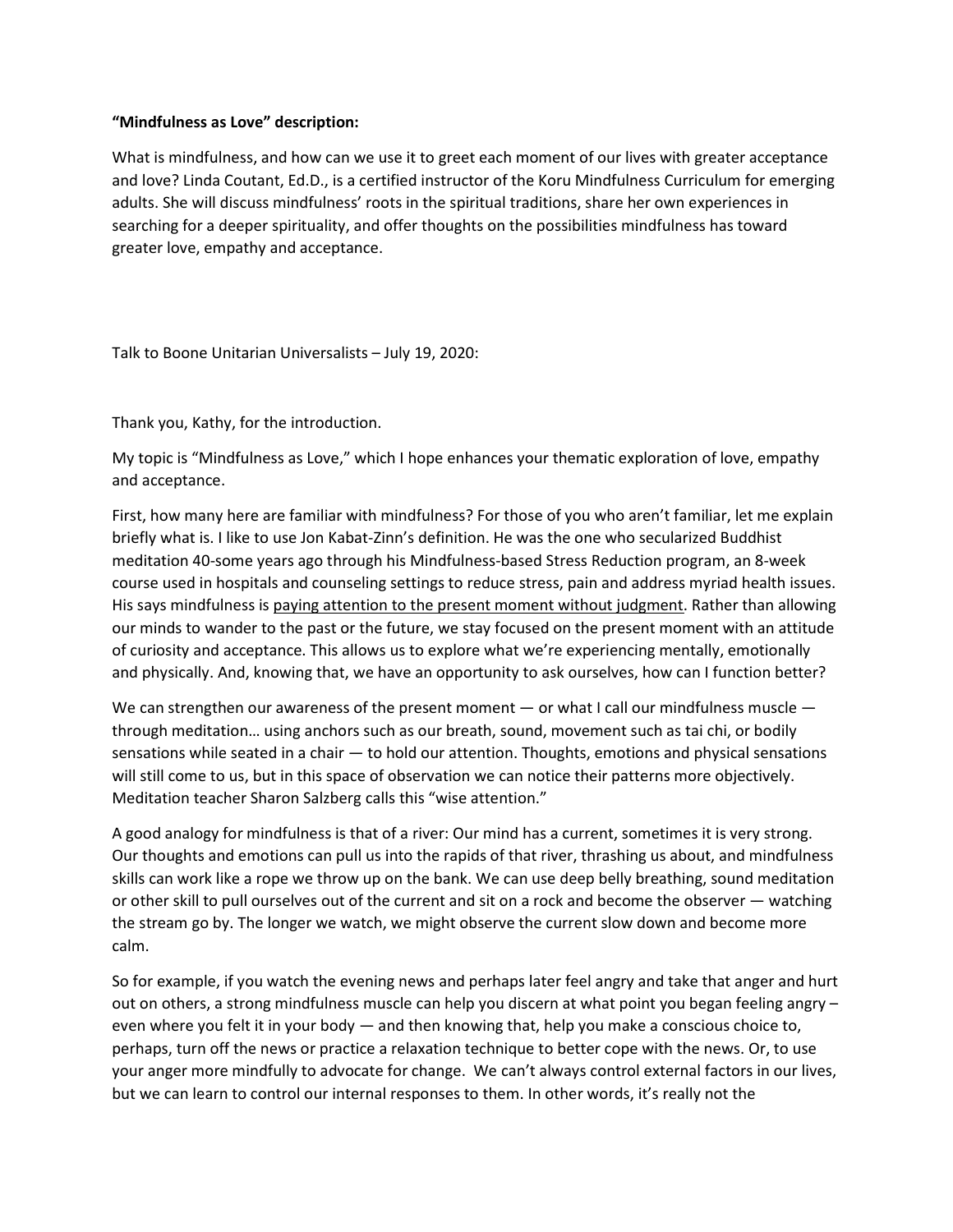circumstances in our lives that determine our happiness or our suffering — instead, it's largely the way we think about and relate to those events. Almost all forms of suffering can be diminished — even a little bit  $-$  by shifting our internal approach to these difficulties.

I started meditating in my 20s at the advice of a psychologist to help combat anxiety and depression. In my 30s, some stress-related health issues led me to take a 6-month course in tai chi as a way to better manage stress. For me, these 15 to 30 minutes of daily practice, of "wise attention," began to open a deep yearning for more stillness, more clarity, more connection to what is called God or Higher Self or Love. Wise attention helped me become more plugged in to my True Nature — it has helped teach me love and acceptance of myself, as well as greater acceptance of anyone and anything around me.

While the form of mindfulness we teach to college students is secular as a means to building resilience, mindfulness has its roots in the spiritual traditions: in Buddhism, becoming still is the path of awakening; in Christianity, contemplative prayer leads to a connection to Christ; in Hinduism, yogis cultivate inner knowing. I see mindfulness reflected in the 7 principles of Unitarian Universalist congregations.

Neuroscience is catching up to what these spiritual traditions have long espoused: Mindfulness strengthens the mind-body connection. Focused deep breathing from the belly, for example, activates the vagus nerve, which is part of the parasympathetic nervous system that slows our heart rate, lowers our blood pressure and calms us down. Meditation increases the gray matter in our brain that handles not only attention, but also compassion and empathy. Research shows that as parts of our brain become awake to our own pain and suffering, they also prime us to sense the pain and suffering of others. For example, a study a few years ago showed that after 6 weeks of loving-kindness meditation, a group of white people showed greater empathy toward strangers who were People of Color or people experiencing homelessness. When these parts of our brain can notice whether we're responding to people or events in our lives from a place of love or from a place of fear, then we are more able to make a choice of which emotion we want to cultivate. As a Native American elder once said: "In my heart there are two wolves: a wolf of love and a wolf of hate. Which one is strong depends on which I feed each day."

Which brings me to why mindfulness can be especially useful today: There is pain and suffering in our world. There is hate — and also there is love. We have both individually and collectively. We may not be able to control external factors in our lives, but we can learn to control your internal responses to them.

Here's an example I use when teaching mindfulness to young people: A friend says something to me that hurts my feelings. In reaction, I might unconsciously blurt out something equally mean as a defense mechanism, OR my mindfulness muscle can get in gear, first allowing me to recognize the emotional hurt and then allowing me to choose a different response — such as shifting my breathing to calm myself down, changing my thoughts to recognize her remarks as untrue, and maybe even gathering the courage to tell her I'm hurt by her words. It also allows me to dig deeper to explore why her words hurt me at all.

This may sound like a simple example, but I believe our society is being tested — more so now than in generations. So I ask you, can you love yourself enough to spend 10 minutes a day in silence — what Thomas Keating calls "God's first language"; can you love your neighbors enough to spend 10 minutes a day cultivating empathy and compassion; can you love strangers enough to spend 10 minutes a day choosing love over fear? (8 minutes)